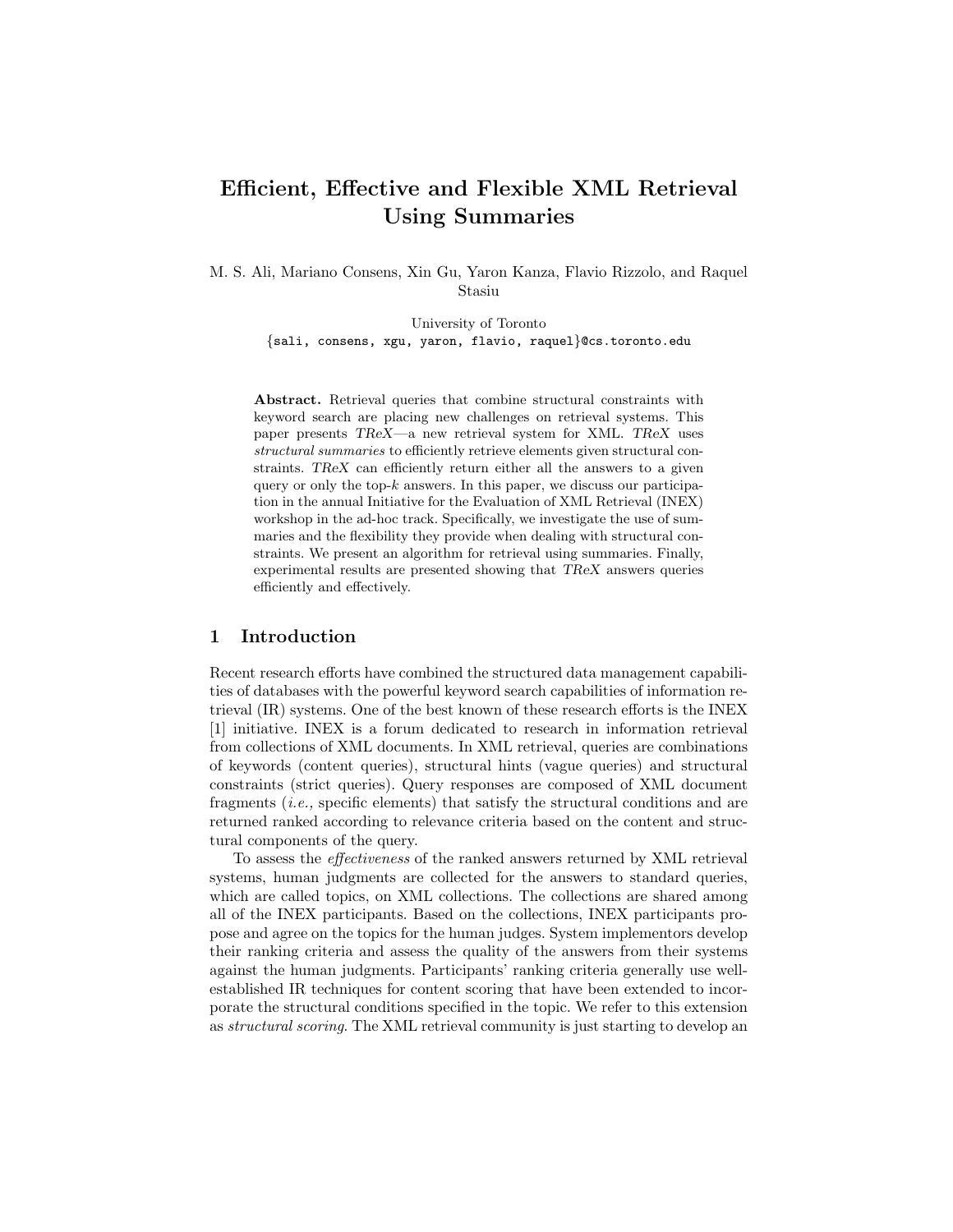understanding of structural scoring. We expect that in the coming years a wide range of different techniques will be proposed and assessed. To this effect, our efforts have concentrated on developing an XML retrieval system that supports flexible structural scoring. We believe that this will foster more experimentation and will help move forward the state-of-the-art over the long term as we begin to understand the different ways that structure is used in XML retrieval. Our contention is that XML retrieval systems must be capable of efficiently combining IR evaluation techniques with new structural ranking capabilities. There are still a wide spectrum of challenges to overcome. As an example, this is illustrated in the strict interpretation of structural constraints because these constraints have the same efficiency demands on the system as those placed on a structured XML query engine  $(i.e., those posed on an XPath or XQuery capable$ processor). TReX is a step toward overcoming these challenges.

In this paper we describe the techniques used by the TReX system to support efficient, effective and flexible XML retrieval. TReX retrieves relevant XML fragments by simultaneously using indexes on paths in the XML (summaries) and indexes on keywords (inverted lists). Previous work has established the advantages of using summaries for structured XML queries [6]. This paper applies summaries to content and vague structure retrieval queries. Two methods for computing queries are considered. In the exhaustive method, queries are computed directly from the indexes. Our second method is meant for quickly computing the top-k answers to a query. It relies on the exhaustive method to first pre-compute and store lists of ranked elements for each query keyword and path expression. Then, the system employs the *threshold algorithm*  $(TA)$  for efficiently combining the ranks according to the keywords in the query. We provide experimental results showing the efficiency and the effectiveness of TReX's use of summaries in support of flexible structural scoring in XML retrieval.

Several proposals in the literature extend the traditional keyword-style retrieval to the XML model [8, 12, 13]. Vague structural conditions were introduced in [22] and complemented with full-text conditions in [3, 4]. A query algebra for IR style processing of XML data was introduced in [5]. Although only for keyword queries, XRANK [12] is the only system that provides efficient support for finding the top-k results. Other recent proposals for XML ranked retrieval include [15] and [17]. The former uses dataguides and TA-style top-k algorithms [10], but differs from our work in that their experiments are limited to DB-like queries rather than XML retrieval queries. In contrast, [17] focuses on efficient evaluation of approximate structural matches without considering keyword search. The closest work to ours is TopX [23]. We follow the baseline top-k algorithm described in that work, but we do not use their probability predictor function nor invoke costly random access to resolve structural constraints. Our scoring model is similar to the model in [23]. The main difference is that tags (element names) in TopX are the only structural constraints influencing the score whereas, in TReX, the scoring function uses more flexible summary-based constraints.

The structure of the paper is as follows. Section 2 introduces the retrieval queries supported by the TReX system. Section 3 introduces summaries. Section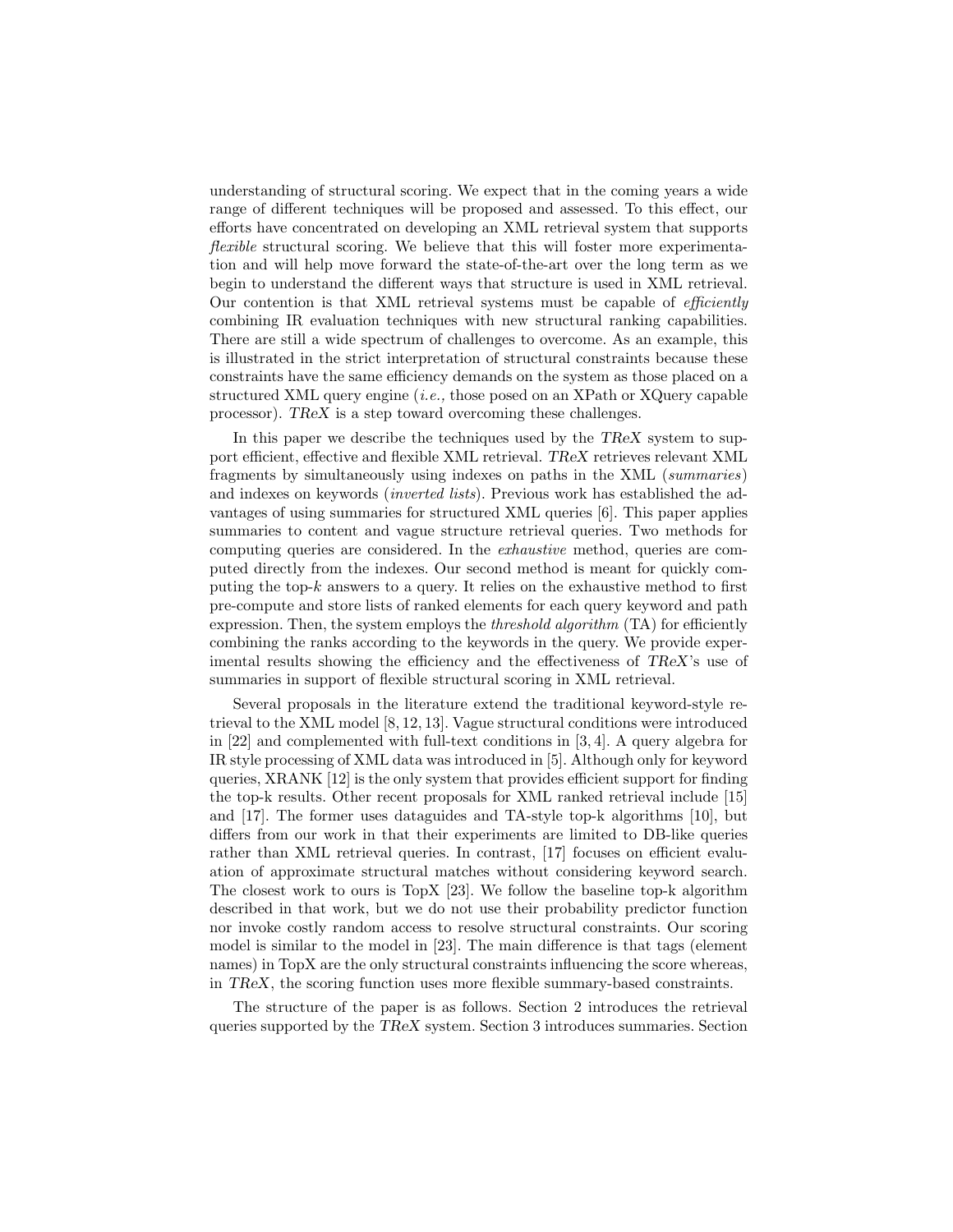4 describes the evaluation mechanisms used by TReX. Finally, Section 5 presents experimental evidence of the effectiveness and efficiency of TReX.

# 2 Retrieval Queries

TReX is designed for evaluating NEXI queries [24] over a given XML corpus. NEXI (Narrowed Extended XPath I) is a query language for specifying retrieval queries. It was devised and has been used in the context of the Initiative for the Evaluation of XML Retrieval (INEX)[21]. NEXI is built upon XPath [7]. On the one hand, it narrows XPath by excluding function symbols and some axes. On the other hand, it extends XPath with the function about(), which denotes a vague interpretation of its input. A NEXI query is composed of two types of constraints, structural and textual. The about() function can be applied to both. The structural constraints are expressed in XPath-like syntax and the textual constraints are keywords.

#### Example 1. Consider the following NEXI query

//article[about(., XML retrieval)]//sec[about(., inverted list)]. This query specifies a search for sections that are relevant to the keywords "inverted list" that appear in articles that are relevant to "XML retrieval".

The answer to a query consists of elements that satisfy the structural and textual constraints. The elements, in an answer, are ranked according to their relevance to the search. In general, elements that contain the specified search terms should be ranked higher than elements that do not. For instance, the answer to the query in Example 1 are sec elements that are descendants of article elements, i.e., elements that are in the answer to the XPath expression //article//sec. All sec elements in the answer should be ranked according to their relevance to the keywords "inverted" and "list", and the relevance of their ancestor article elements to the keywords "XML" and "retrieval".

The scoring function TReX uses is a version of the Okapi BM25 formula [20] modified for XML. The TReX function is a generalization of the scoring function employed in the TopX query engine [23]. Its novelty is that the score of an element is given w.r.t. a set  $S$  of elements specified by the structural constraints of the query. Before presenting the formula, we provide some necessary notation. We denote by  $tf(t, e)$  the term frequency of the term t in the element e. This function returns the number of occurrences of  $t$  in the textual content of  $e$ , where the textual content is considered a bag of terms. We denote by  $e f_s(t)$  the element frequency of a search term t, w.r.t. a set  $S$  of elements. This function returns the number of elements that contain  $t$ , among the elements in  $S$ . The *length* of an element  $e$ , denoted  $length(e)$ , is the number of words in the textual content of e. That is,  $length(e) = \sum_{\{t \mid t \text{ is a term in } e\}} tf(t, e)$ . Finally, we denote the size of a set S by  $|S|$ .

Given a list  $t_1, \ldots, t_m$  of terms, an element set S and an element e in S, the BM25 score of e is given by the following formula.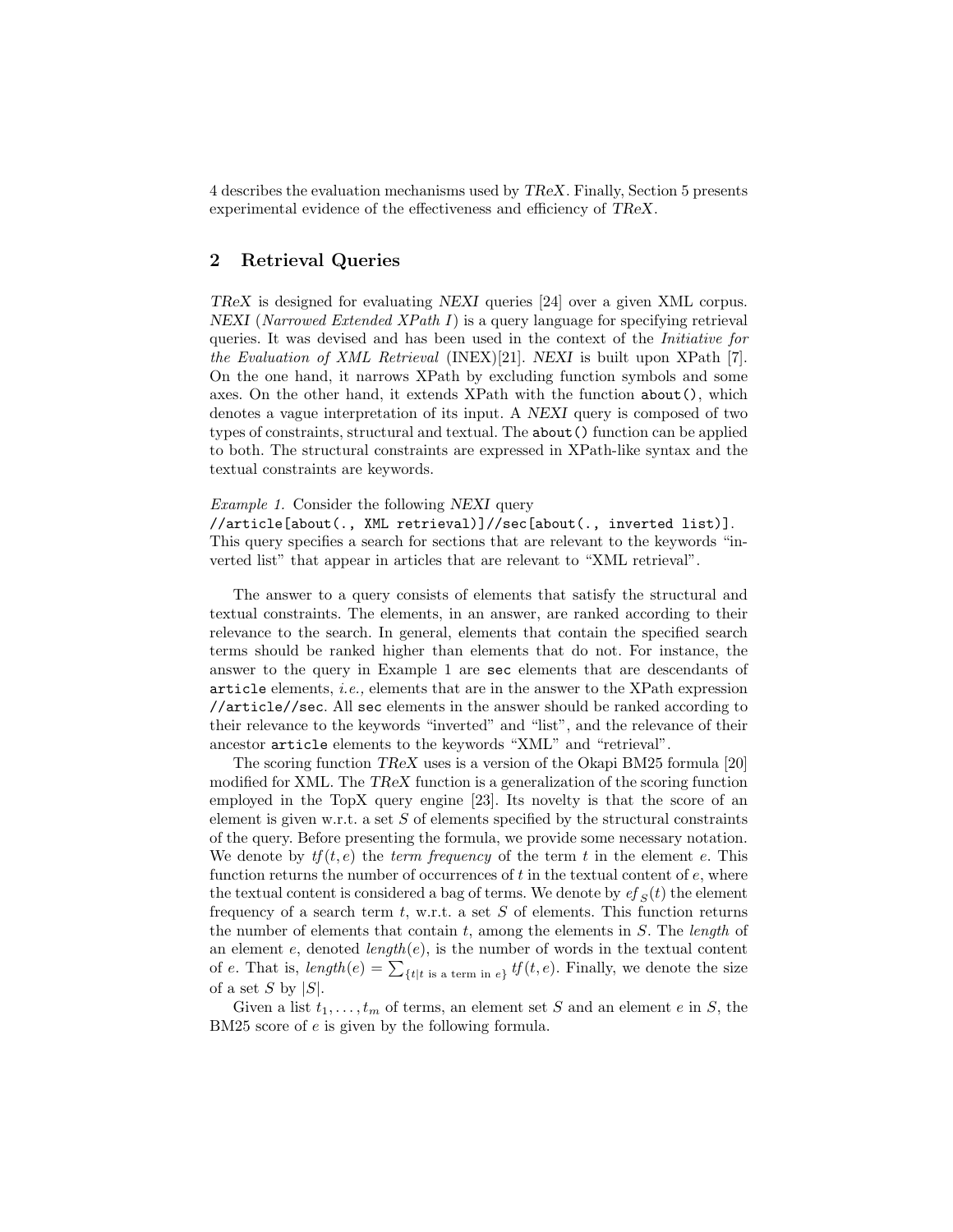$$
score_s(e | t_1, ..., t_m) = \sum_{i=1}^{m} \frac{(k_1 + 1) \cdot tf(t_i, e)}{K + tf(t_i, e)} \cdot \log \left( \frac{|S| - ef_S(t_i) + 0.5}{ef_S(t_i) + 0.5} \right)
$$

where

$$
K = k_1 \left( (1 - b) + b \cdot \frac{length(e)}{\text{avg}\{\text{length}(e') \mid e' \in S\}} \right)
$$

Okapi BM25 was originally developed using statistics of all documents in the corpus. In the context of XML, BM25 has been modified to use statistics at the granularity of elements. In comparison, TReX uses statistics within groups of elements defined by structural constraints. More formally, our BM25 formula uses frequency statistics w.r.t. an element set  $S$  rather than using only statistics w.r.t. entire documents or individual elements. Usually,  $S$  is taken to be the set of all elements satisfying the structural constraints of the query. For instance, in the query from Example 1, S contains all the elements in the answer to the XPath expression //article//sec.

As tuning parameters we use the same values used in TopX. Thus, we set  $k_1$  to 10.5 and b to 0.75. Note that  $k_1$  controls the non-linear term-frequency effects, and b controls the element-length normalization [20]. In order to answer retrieval queries efficiently, TReX uses inverted lists for finding elements that contain the keywords, and summaries for finding elements that comply with the structural constraints. Summaries are discussed in the next section.

## 3 Structural Summaries

Structural summaries are data structures used for locating specific fragments of the data, such as nodes and subtrees. They group together elements that are indistinguishable w.r.t. a query or a class of queries in some XML query language. By accessing relevant data directly, summaries help to avoid sequential scans of entire documents during query evaluation. In addition, they can be used to *describe* the instance by keeping record of its structural properties, such as hierarchical relationships, degree of nesting, and label paths. A typical summarization of the XML tree structure is a labeled tree that describes its labels and edges in a concise way. In addition, XML tree nodes are partitioned into equivalence classes according to their labels or the label paths they belong to. Each node in the summary tree has one such equivalence class (usually called its extent in the literature) associated to it.

The partition can be induced by different criteria. For instance, the tag summary clusters together nodes with the same tag. The tag summary has as many extents (equivalence classes) as different tags are in the XML tree. The incoming summary, in contrast, partitions nodes based on the label paths from the root to the nodes, i.e., the incoming label paths. Thus, nodes with the same incoming label path will belong to the same extent. It is easy to see that the extents of the incoming summary are in fact a refinement of the tag summary extents, because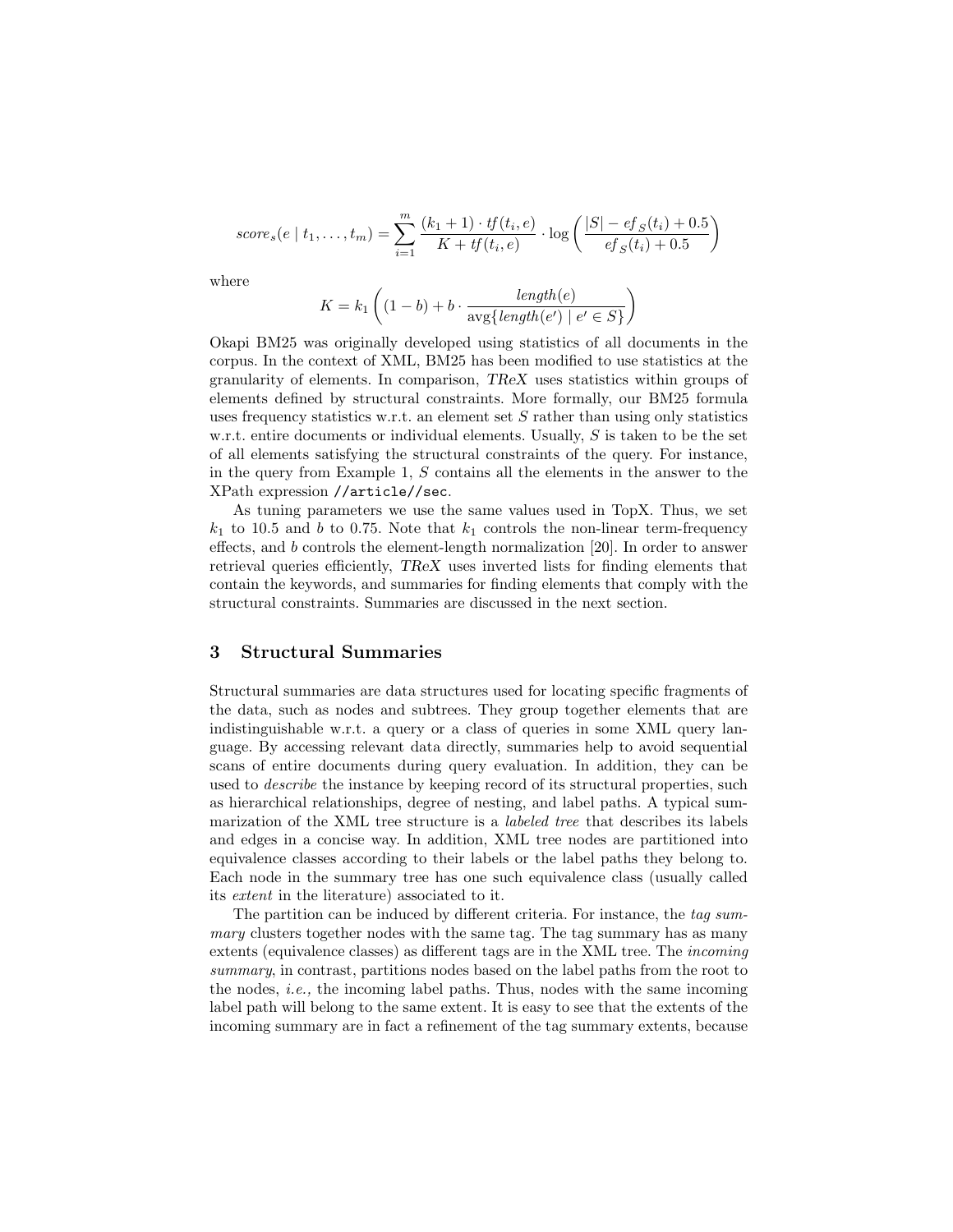

Fig. 1. Fragment of the incoming and alias incoming summary trees for the INEX IEEE collection

in order for two nodes to have the same incoming label path they also need to have the same label. The left-hand side of Figure 1 shows a fragment of the incoming summary tree for the INEX IEEE collection. (The complete incoming summary with no aliases has 11563 nodes. For the tag summary, the number of nodes is 185. The total size of the alias incoming summary is 7860. The alias tag summary has 145 nodes.) In Figure 1, the numbers below the nodes are the summary node identifiers, or sid's for short. For instance, all XML nodes that end with the path books/journal/article belong to the same incoming summary extent and, according to our summary in Figure 1, have sid 7. A sid not only identifies a summary node but also includes all XML nodes that belong to the summary node's extent. Note that if two XML nodes have the same sid, then by definition one node cannot encapsulate the other.

In an XML retrieval environment, oftentimes different elements with different tags represent the same type of information. For instance, article sections in the IEEE collection are in some places referred to as sec and in other places as ss1 or ss2. Since sec, ss1 and ss2 are semantically the same. For a summary to reflect that fact, we make use of the alias mapping provided by INEX to replace all synonyms by their alias (sec in our example). The right-hand side of Figure 1 shows a fragment of the alias incoming summary tree for the INEX IEEE collection.

An alias mapping collapses different summary nodes in the non-aliased summary into a single summary node in the aliased summary. This collapse can happen for two different reasons. The first one is that nodes are combined into one because their tags are aliases of the same tag. For instance, nodes with sid's 82 and 281 in the incoming summary of Figure 1 are combined into summary node sid 82 in the alias incoming because tags ss1 and ss2 are mapped to (aliased with) sec. This type of collapse can happen in both tag and incoming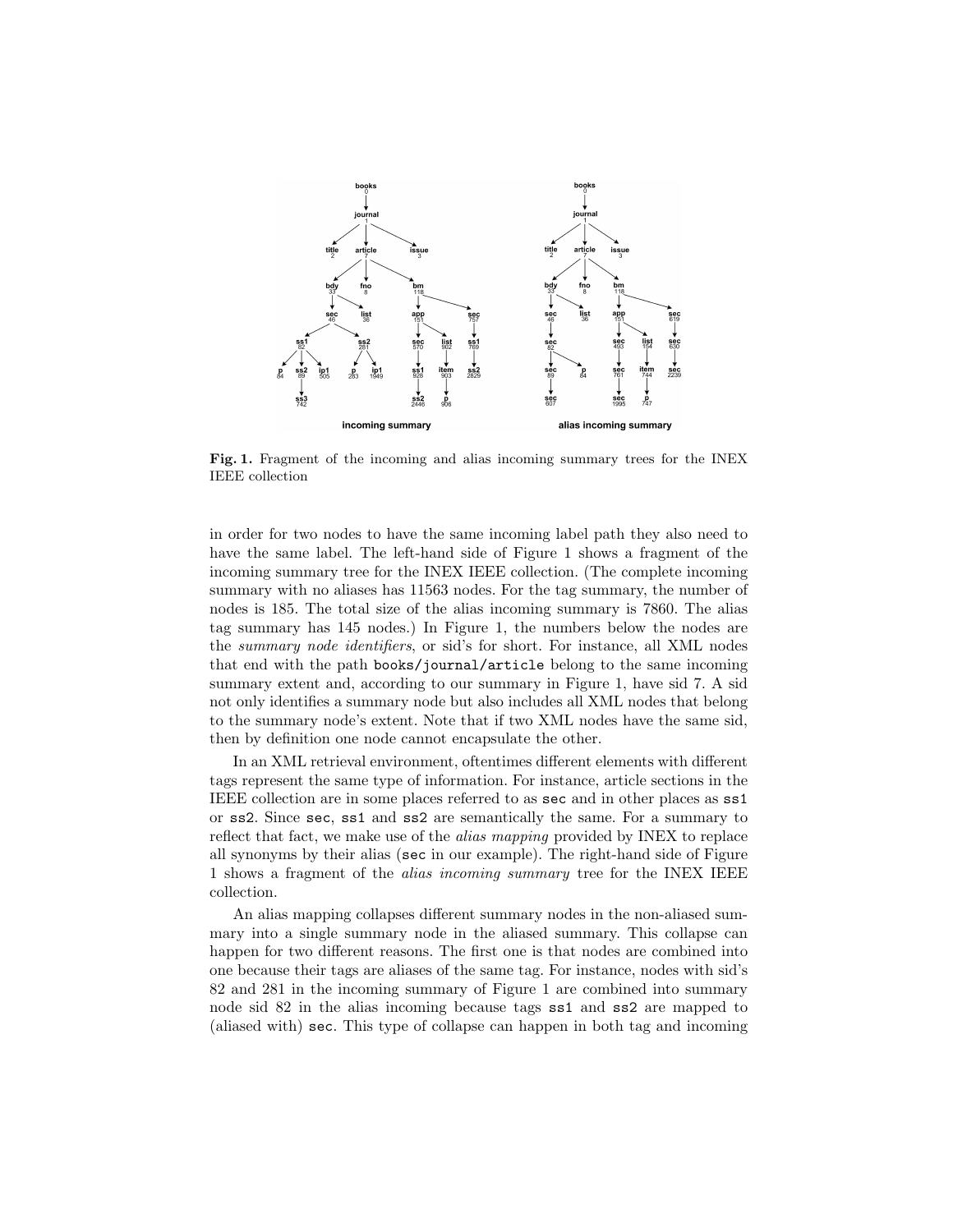summaries. The second type of collapse is only possible in the incoming summary: two nodes collapse because their ancestors collapse. This is the case of nodes with sid's 84 and 283 on the left-hand side of the figure. When nodes with sid's 82 and 281 were combined into one, the incoming label path to nodes with sid's 84 and 283 became the same and thus the two nodes were also combined into one.

Our system generates an XPath expression for each sid, which computes precisely the set of document nodes in its extent. Attaching an arbitrary XPath expression to each sid gives us the ability to precompute arbitrary path conditions in our summaries. In addition, the use of XPath provides us with a uniform mechanism for creating and manipulating TReX summaries.

Since our system uses sid's internally, changing the summary only impacts the sid's used during query evaluation. This provides the flexibility to use different summaries transparently in TReX. Any summary proposal in the literature can in fact be used in TReX. Examples of such proposals are region inclusion graphs  $(RIGs)$  [9], dataguides [11], the T-index family [18], ToXin [19],  $A(k)$ -index [16],  $F\&B$ -Index and  $F+B$ -Index [14]. RIGs are examples of tag summaries whereas dataguides, 1-index, ToXin, and  $A(k)$ -index are incoming summaries. All these proposals can be expressed in our system using XPath expressions, which gives us the ability mix and match them in our summaries.

#### 3.1 NEXI Evaluation Using Summaries

We now explain how to use structural summaries for evaluating retrieval queries. The evaluation of a NEXI retrieval query in TReX is done in two phases: translation and retrieval.

In the translation phase, each path  $p$  in the query from the root to an about () function is translated to a set of sid's and a set of terms. Let  $E_p$  be the set of elements in the result of evaluating  $p$  on all the documents in the corpus. The set of sid's consists of all the summary nodes whose extent has a non-empty intersection with  $E_p$ . The set of terms consists of all the terms that appear in the about () function at the end of each path p. For example, consider the query in Example 1 over the INEX IEEE collection, and the incoming summary with aliases shown on the right-hand side of Figure 1. Then, the set of sid's for the path //article//sec is {46, 82, 89, 493, 607, 619, 630, 761, 1995, 2239}. The set of terms is {inverted, list}. For the path //article that also leads to an about() function, the set of sid's is  $\{7\}$  and the set of terms is  $\{XML, retrieval\}$ .

In the retrieval phase, elements are retrieved according to the sets of sid's and terms generated in the translation phase. For a set of sid's  $[sid_1, \ldots, sid_m]$ and a set of terms  $[t_1, \ldots, t_n]$ , the system retrieves the elements that  $(1)$  are in the extent of a node with sid in  $sid_1, \ldots, sid_m$ , and  $(2)$  contain at least one of the terms  $t_1, \ldots, t_n$ . For each such element e, term and element frequencies are computed and a BM25 score  $score_s(e \mid t_1, \ldots, t_n)$  is calculated, where S is the extent in which  $e$  is a member. The following section discusses how the algorithms of the retrieval phase were implemented in TReX.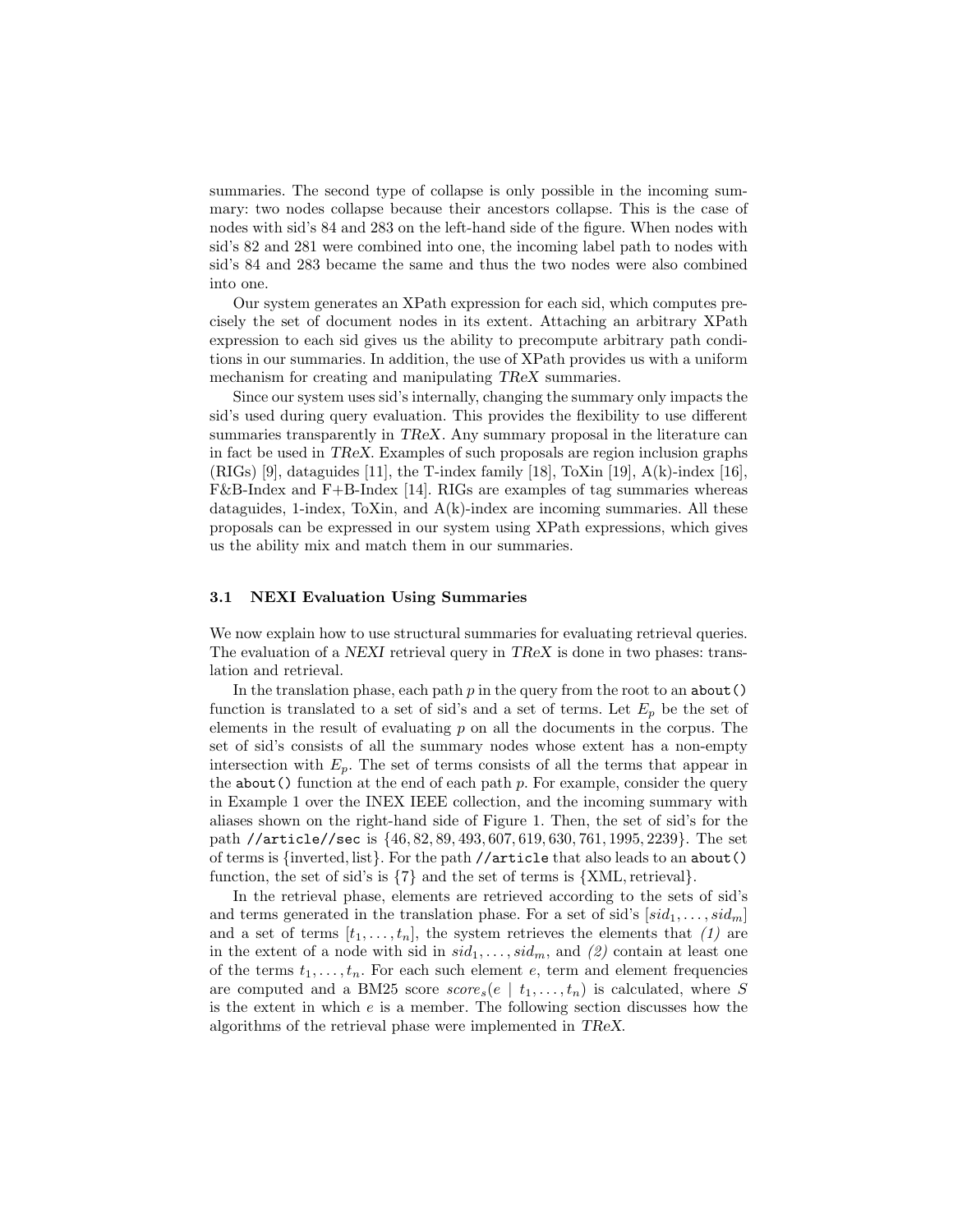| Elements (SID, docID, endPos, length)                |
|------------------------------------------------------|
| PostingLists(token, docID, offset, postingDataEntry) |
| RPL(token, iR, SID, docID, endPos, rplDataEntry)     |

Fig. 2. The schemes of the tables TReX stores.

# 4 Exhaustive Retrieval Algorithm

In this section, we describe the exhaustive retrieval algorithm (ERA) for the retrieval phase of query evaluation. As explained in Section 3.1, the input to ERA consists of a list of sid's and a list of terms. An element of a document in the corpus is considered *relevant*, if  $(1)$  it is in the extent of one of the given sid's and  $(2)$  it contains at least one of the given terms. ERA finds all the relevant elements. In addition, for each relevant element  $e$  and for each term  $t$  among the given terms,  $ERA$  computes the frequency of t in e, (*i.e.*, the number of times that t appears in  $e$ ). These term frequencies are the basis for ranking the elements of the result, as was discussed in Section 2. Note that ERA can be used not only with BM25 but also with any other ranking method that is based on term frequency.

For evaluating queries, ERA uses a structural summary of the corpus and inverted lists. An inverted list stores all the positions where each term appears. Positions are represented in TReX as pairs of a document identifier and an offset from the beginning of the document. Summaries and inverted lists are stored as indexed relational tables. The following section describes these tables, and in Section 4.2 we present ERA.

### 4.1 Data Structures

In TReX, the structural summary and the inverted lists are stored in two indexed tables named Elements and PostingLists. The schemes of these tables are shown in Figure 2. In the figure, keys are underlined. For each table, an index provides ordered sequential access to the tuples according to the keys.

The Elements table contains an entry for each element in the corpus. SID is the summary id of the element. The field docID holds the identifier of the document in which the element appears. The endPos is the position in the document where the element ends, and length is the length of the element. Note that we can compute the start position of each element by subtracting the length from the end position.

The PostingLists table is actually the inverted lists. For each term, all the positions where this term appears are stored in the table. The position of the term is represented by the identifier of the document in which the term appears and an offset from the beginning of this document. The token field is the token  $(i.e., term)$  that the entry represents. In each tuple, the postingDataEntry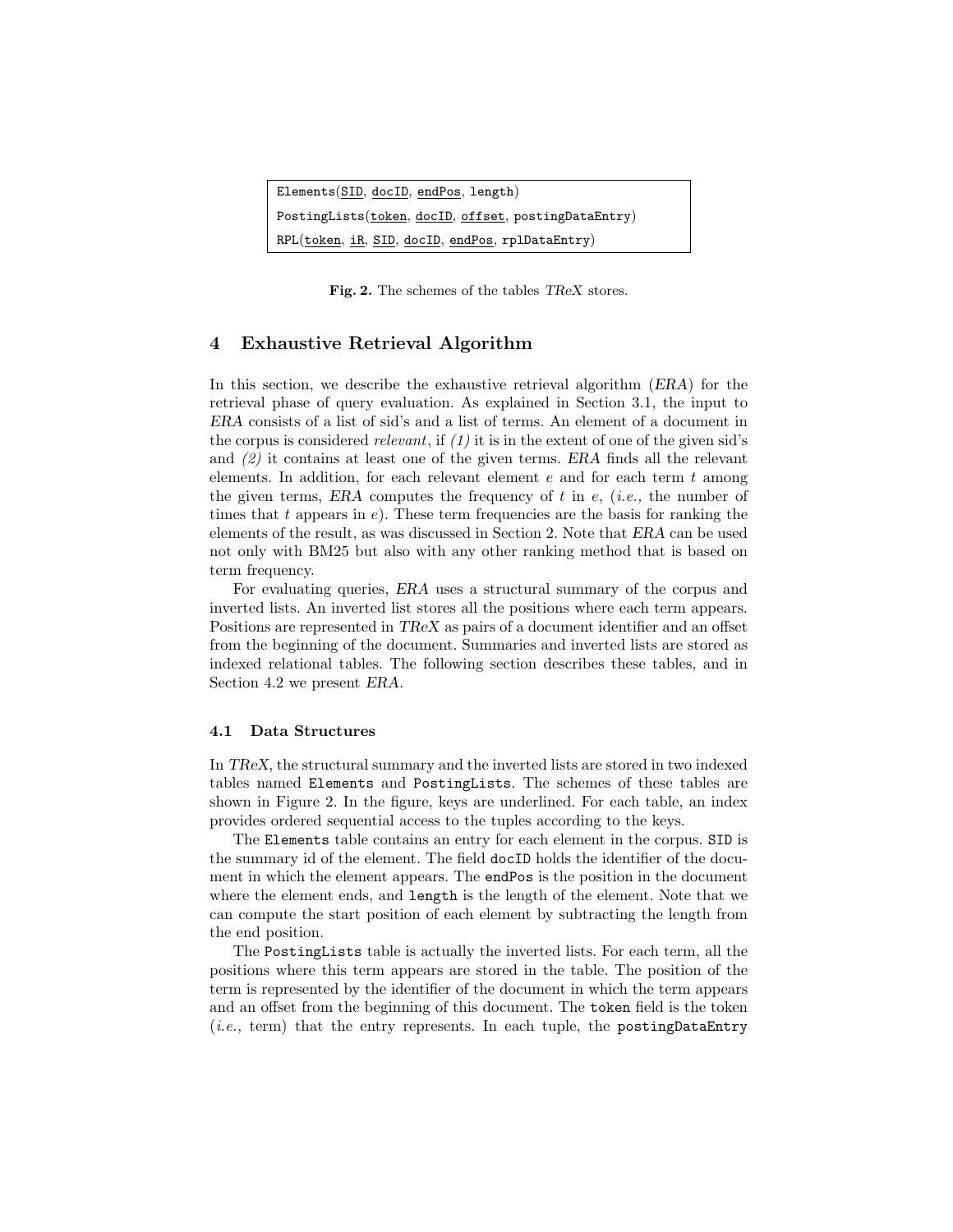is a list of the form  $doc_1, o_1^1, \ldots, o_{i_1}^1, doc_2, o_1^2, \ldots, o_{i_2}^2, \ldots, doc_k, o_1^k, \ldots, o_{i_k}^k$  where  $doc_1, \ldots, doc_k$  is a sorted list of document identifiers, and each  $o_1^j, \ldots, o_{i_j}^j$  is a sorted list of offsets indicating the positions where the token appears in the document  $doc<sub>i</sub>$ . The posting list may become too long for storing it in a single tuple. So it may be divided and stored across several tuples. In order to access the parts of the posting list in order of position, the fields docID and offset in postingDataEntry are part of the key.

For technical reasons, we also add a maximal dummy position denoted m-pos to the end of the last postingDataEntry list of each term. The position m-pos is maximal in the sense that no real position can exceed it. This is done to detect the end of each posting list.

#### 4.2 The Exhaustive Algorithm

We now show how ERA computes a query result from the data in the Elements and PostingLists tables. The main code is presented in Figure 3. Before we explain the code, we describe the iterators used in ERA. There are two principle iterators; one for the Elements table and the second for the PostingLists table. The first iterator searches over the index of Elements. For a sid s, let iterator  $I_s$ return all the positions of relevant elements in s in ascending order of  $(docID)$ , endPos). The function call  $I_s$ .firstElement() returns the first tuple in Elements whose sid is equal to s. The function call  $I_s.nextElementAfter(p)$  returns the element with the lowest position greater than  $p$  in extent s where  $p$  is a tuple of the form (docID, endPos). If no element is found then a dummy element is returned—an element with end position equal to  $m$ -pos and length equal to zero. The second iterator searches over the index of PostingLists. For a given term t, an iterator  $I_t$  over the posting list of t is created. It contains a single function  $I_t.nextPosition()$  that successively returns the next position in the posting list of t.

We now explain the code of ERA given in Figure 3. The input to the algorithm consists of a list of sid's  $sid_1, \ldots, sid_m$  and a list of terms  $t_1, \ldots, t_n$ . The initialization of the algorithm involves creating variables for results and the necessary iterators. Lines 1 and 2 creates an empty list  $L$  to store the results of the computation and an array C of size  $m \times n$  to keep intermediate count values of appearances of terms in elements. The purpose of  $C$  is to record for  $m$  different elements how many times each term among  $t_1, \ldots, t_n$  has been seen in these elements. For each sid and term, iterators over Elements and PostingLists respectively, are constructed in lines 3–8 and the initial values from these iterators are stored in vectors  $e_i$  and  $pos_j$ , respectively.

After the initialization, the algorithm iterates over all the positions where one of the given terms appears. In each iteration, the lowest position not handled so far is being considered. We denote this position by  $pos<sub>x</sub>$  and the term that it refers to by  $t_x$ . For the term  $t_x$  and each one of the elements that are currently being processed, the algorithm checks whether these elements contain  $t_x$  and updates C accordingly. More precisely, when an element  $e_i$  is being processed, it has three possible relationships with  $t<sub>x</sub>$ , which we explain next.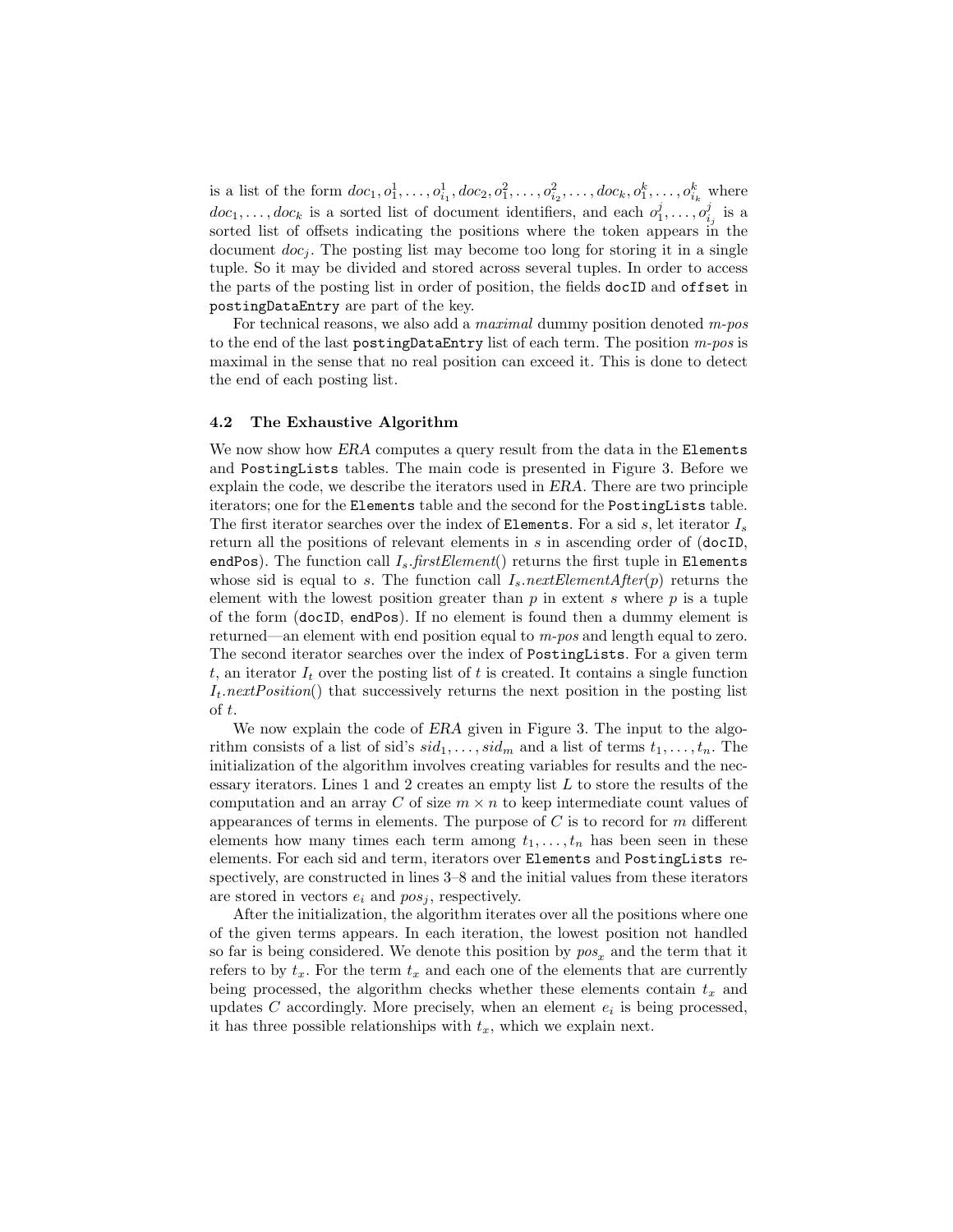$ERA((sid_1, \ldots, sid_m), (t_1, \ldots, t_n))$ Input: A list of sid's and a list of terms Output: The relevant elements with their term frequencies 1: let L be a new empty list 2: let  $C[m][n]$  be an array of size  $m \times n$  having 0 in all the cells 3: for  $i = 1$  to m do 4: create a new iterator  $I_{sid_i}$  over elements in the extent of  $sid_i$ 5:  $e_i \leftarrow I_{sid_i}.firstElement()$ 6: for  $j = 1$  to n do 7: create a new iterator  $I_{t_j}$  over the positions of  $t_j$ <br>8:  $pos_s \leftarrow I_{t_i}.nextPosition(t_i)$ 8:  $pos_j \leftarrow I_{t_j}.nextPosition(t_j)$ 9: repeat 10: let x be the index for which  $pos_x = \min\{pos_1, \ldots, pos_n\}$ , and let  $t_x$  be the term that starts in position  $pos_x$ 11: for  $i = 1$  to m do 12: **if**  $pos_x < start(e_i)$  then<br>13:  ${do\ nothing}$  $\{do \ nothing\}$ 14: **else if**  $start(e_i) < pos_x < end(e_i)$  then<br>15:  $C[i][x] \leftarrow C[i][x] + 1$  $C[i][x] \leftarrow C[i][x] + 1$ 16: else if  $end(e_i) < pos_x$  then 17: **if** there is a non-zero cell in the row  $C[i][1, \ldots, n]$  then 18: create a new list  $t f_{e_i}$  from the *n* values  $C[i][1, \ldots, n]$ 19: add  $(e_i, t f_{e_i})$  to L 20: reset all the cells  $C[i][1,\ldots,n]$  to 0 21:  $e_i \leftarrow I_{sid_i}.nextElementAfter(pos_x)$ 22: **if**  $start(e_i) < pos_x < end(e_i)$  then<br>
23:  $C[i][x] \leftarrow C[i][x] + 1$  $C[i][x] \leftarrow C[i][x] + 1$ 24:  $pos_x \leftarrow I_{t_x}.nextPosition()$ 25: until for all the terms, the maximal position  $m-pos$  has been reached 26: return L

Fig. 3. Retrieving the relevant elements.

If the element  $e_i$  starts after  $pos_x$ , then  $t_x$  is not contained in  $e_i$  and the counts in C should not be changed. Yet, at this point, term appearances in positions greater than  $pos_x$  may be inside  $e_i$ . Thus,  $e_i$  still needs to be processed. In this case, no action is being done (lines  $12-13$ ). If  $pos_x$  is between the start position of  $e_i$  and the end position of  $e_i$  then we encountered an appearance of  $t_x$  inside  $e_i$ . In this case, the counting in C is updated (lines 14–15).

If the element  $e_i$  ends before  $pos_x$ , then there is no need to change C. Furthermore, since all the following appearances of terms will be in a position greater than  $pos_x$ , at this point in the run, the counting of frequencies for  $e_i$  is complete and we can replace  $e_i$  with the next element from the extent of  $sid_i$ . If at least one of the term frequencies of  $e_i$  is greater than zero, then we add  $e_i$  and its frequencies to the list L (lines 17–20). We then replace  $e_i$  with the next element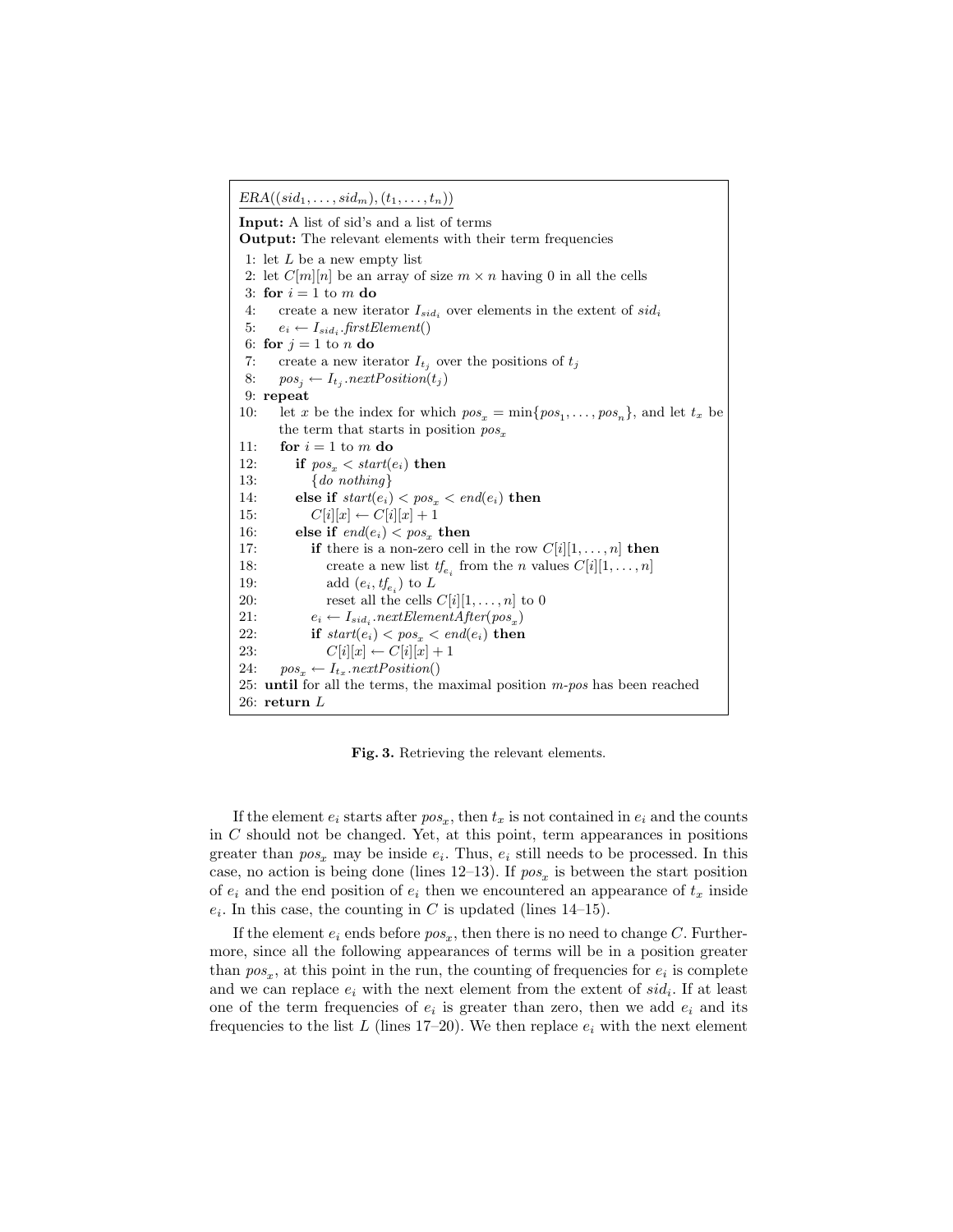

Fig. 4. Positions of elements in the extent of the sid's  $sid_1$ ,  $sid_2$  and of appearances of the terms  $t_1$  and  $t_2$ .

in the extent of  $sid_i$  (line 21) and start the counting for this element. Note that the term being processed can be inside the new element and in this case we need to immediately update the counting for this new element (lines 22–23).

When the dummy maximal position has been reached for all terms, the computation is complete and  $L$  can be returned. TReX implements  $ERA$  using iterators so that relevant elements can be provided as soon as the computation of their term frequencies is complete. We do not provide the details in this paper. In post-processing, we compute the BM25 scores for the retrieved elements and sort them by their respective scores.

#### 4.3 Relevance Posting Lists

ERA finds the relevant elements and, initializes them with their term frequencies, and sorts them by their end position. After computing the BM25 score of each element and sorting the elements by these scores, the result is stored because these results can be used to efficiently evaluate the query as a top- $k$  query. TReX stores these results as *relevance posting lists* (*RPLs*) of the terms. An RPL of a term  $t$  is a list of elements that contain  $t$ , with each element's relevance score and sid. Elements in an RPL are sorted according to their relevance, in descending order. Rather than physically storing and maintaining many different lists, in TReX, all RPLs are stored in a single relation named RPL. The schema of this relation is shown in Figure 2. Each tuple in the RPL relation contains part of the RPL of some term  $t$ . The term  $t$  is stored in the token field, and the RPL (or a part of it) is stored in the rplDataEntry field. The field rplDataEntry holds a list of 5-tuples, where each 5-tuple identifies an element and consists of (1) a relevance score, (2) an sid, (3) a document identifier, (4) an offset to end position, and  $(5)$  a length. The elements in rplDataEntry are sorted in a decreasing order according to their relevance score. For each 5-tuple, the combination of sid, document identifier and offset-to-end are used as unique identifiers for elements. The attributes iR, SID, docID and endPos in RPL contain the values of the first element in rplDataEntry for ordering divided lists.

In TReX, given a list  $sid_1, \ldots, sid_m$  of sid's and a list  $t_1, \ldots, t_n$  of terms, RPLs can be used to efficiently compute top- $k$  answers. Let  $t$  be one of the terms  $t_1, \ldots, t_n$ . The top-k relevant elements w.r.t. t and  $sid_1, \ldots, sid_m$  can be easily retrieved from the RPL of t by iterating over this RPL and selecting the top elements whose sid is among  $sid_1, \ldots, sid_m$ . Note that the elements are provided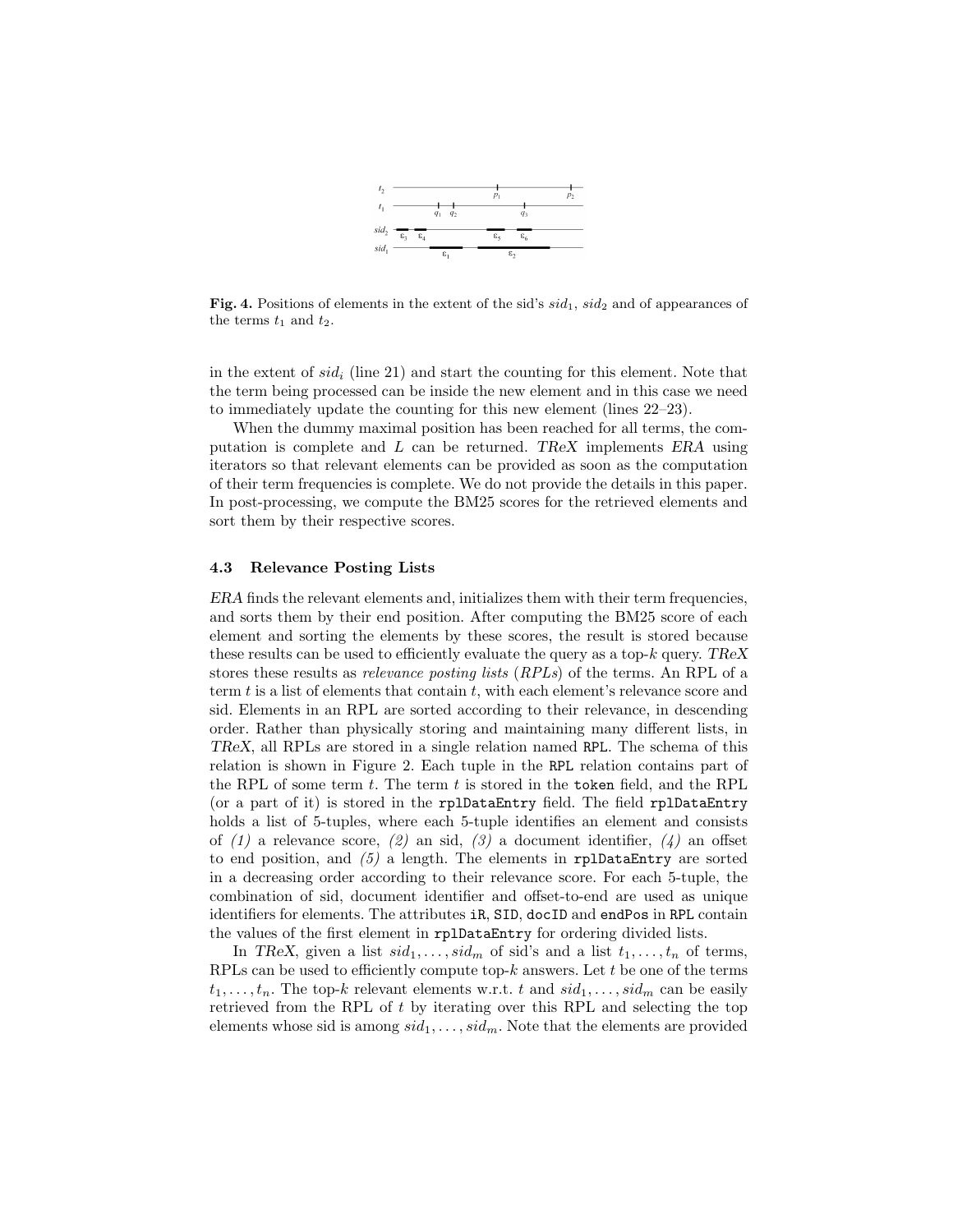sorted by their rank. We can then use threshold algorithm (TA), similar to the one used in TopX  $[23]$ , in order to combine for each element its scores in the n RPLs, and return the top-k answers. Note that this algorithm is a version of the TA algorithm proved by Fagin et al. [10] which is instance optimal in terms of the number of readings from the lists.

# 5 Experimental Results

We experimented with TReX in order to measure the efficiency and effectiveness of our retrieval methods. Two other goals of our experiments were to investigate the influence of using different summaries on the system's performance and to compare the running time of ERA against TA. We implemented TReX in Java and used Berkeley DB (BDB) for the indexed tables. Our initial experiments were conducted over the IEEE collection provided in the INEX 2005 benchmark. This collection contains 16819 XML documents, and it has a size of 0.76GB. For the IEEE collection, the sizes of the tables Elements and PostingLists, stored in BDB, were 1.52GB and 8.05GB, respectively. Follow up experiments were conducted on the Wikipedia collection which contains approximately 645,719 documents and has a size of 5.01GB. The follow up experiments used the same basic configuration as was used for the IEEE collection.

| Query ID | NEXI Query                                                      |                                                       |                                          |  |
|----------|-----------------------------------------------------------------|-------------------------------------------------------|------------------------------------------|--|
| 203      | sec[about(., code signing verification)]                        |                                                       |                                          |  |
| 223      | article[about(.//sec, wireless ATM multimedia)]                 |                                                       |                                          |  |
| 233      | article[about (.//bdy, synthesizers) and about (.//bdy, music)] |                                                       |                                          |  |
| 236      | article[about(., machine translation approaches -programming)]  |                                                       |                                          |  |
| 260      | bdy//*[about(., model checking state space explosion)]          |                                                       |                                          |  |
| Query ID | Tag sid's                                                       | Incoming sid's                                        | Keywords                                 |  |
| 203      | 6, 40                                                           | 7, 46, 82, 89, 493, 607, 619,<br>630, 761, 1995, 2239 | code, signing, verification              |  |
| 223      | 6, 40                                                           | 7, 46, 82, 89, 493, 607, 619,<br>630, 761, 1995, 2239 | wireless, ATM, multimedia                |  |
| 233      | 6,32                                                            | 7.33                                                  | synthesizers, music                      |  |
| 236      | 6                                                               | 7                                                     | machine, translation, approaches         |  |
| 260      | 6, 32                                                           | 7, 33                                                 | model, checking, state, space, explosion |  |

Table 1. NEXI Queries and Translations for IEEE.

We tested TReX on many INEX queries; however, we report here only the detailed results of five arbitrary queries from IEEE that seemed to us as representing the typical behavior of all the other queries. Similarly, the follow up results from five arbitrary queries from Wikipedia show that performance with a larger corpus was comparable to IEEE results. Table 1 shows the queries we chose and the translation of the IEEE queries for both the tag summary and incoming summary. Table 2 shows the queries we chose and the number of sid's used in the query translations for the incoming summary.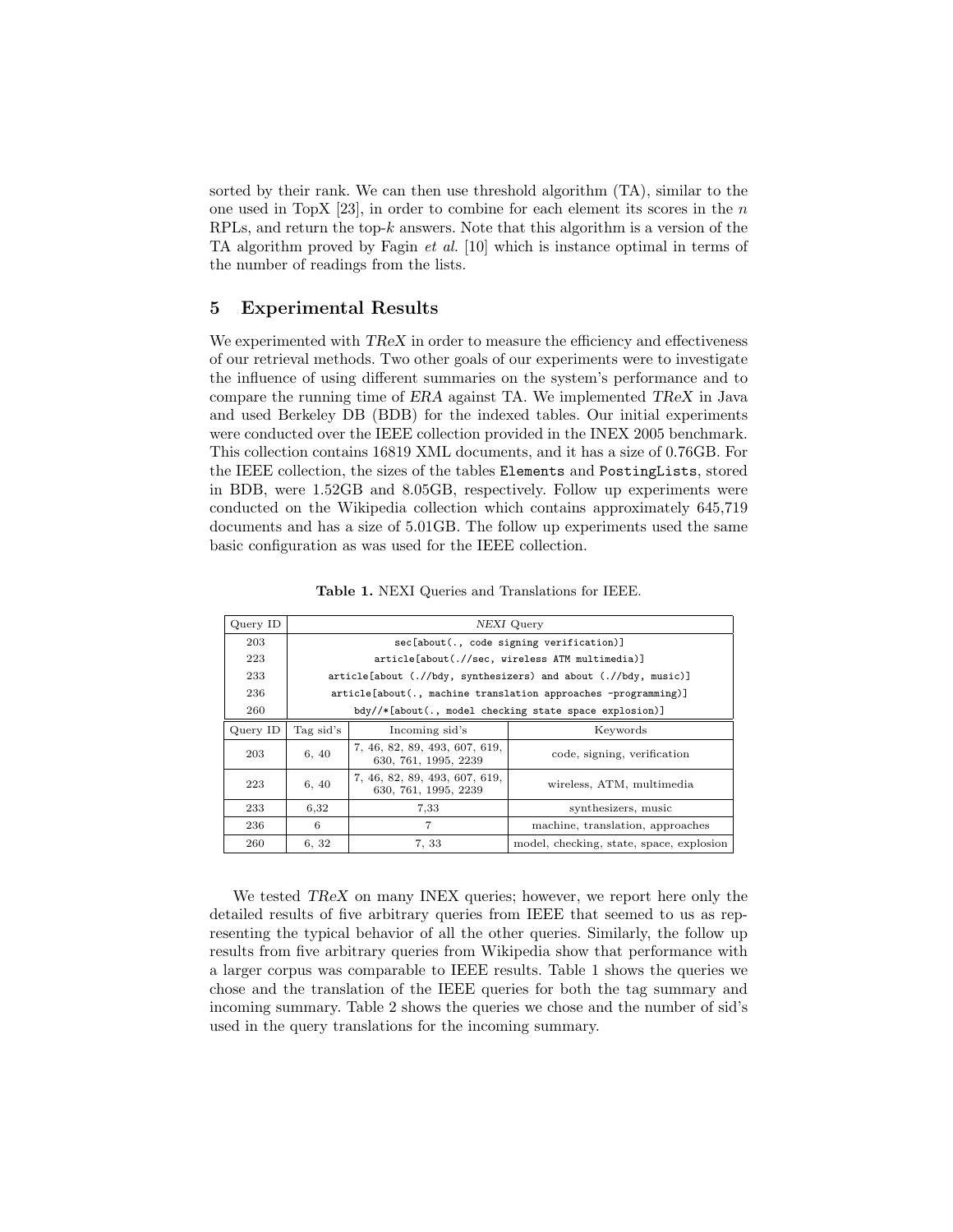Table 2. NEXI Queries and Number of sid's in Translations for Wikipedia

| Query<br>ID. | NEXI Query                                                                       | # of<br>sid's  |
|--------------|----------------------------------------------------------------------------------|----------------|
| 291          | article//figure[about(., Olympian god goddess)]                                  | 1388           |
| 292          | article//figure[about(., Renaissance painting Italian Flemish -French -German)]  | 1388           |
| 346          | article[about(.,+unrealscript language api tutorial)]                            | 4              |
| 356          | article[about(.,natural language processing) and about(.,information retrieval)] | $\overline{4}$ |
| 388          | article[about(.,rhinoplasty)]                                                    |                |

Table 3. Evaluation Time (in seconds) ERA Using Incoming and Tag Summaries for IEEE.

| Query ID | Tag     | Incoming | Efficiency  |
|----------|---------|----------|-------------|
|          | Summary | Summary  | Improvement |
| 203      | 4873    | 1651     | 66%         |
| 233      | 1991    | 696      | 65%         |
| 236      | 5643    | 1812     | 68%         |
| 260      | 8860    | 1640     | 81%         |

Table 4. Evaluation Time (in seconds) TA Using Incoming Summary for IEEE.

| Query ID | top10 | top50 | $\text{top}100$ | top500 | top1000 | top1500 |
|----------|-------|-------|-----------------|--------|---------|---------|
| 203      | 28    | 61    | 93              | 227    | 312     | 486     |
| 233      | 0.59  | 0.94  | 0.98            |        | 0.77    | 0.73    |
| 236      |       | 16    | 21              | 41     | 53      | 60      |
| 260      | 14    | 59    | 92              | 237    | 359     | 460     |

Table 5. Evaluation Time (in seconds) ERA Using Incoming for Wikipedia.

| Query ID | Incoming<br>Summary |
|----------|---------------------|
| 291      | 1953                |
| 292      | 3435                |
| 346      | 1092                |
| 356      | 1283                |
| 388      | 637                 |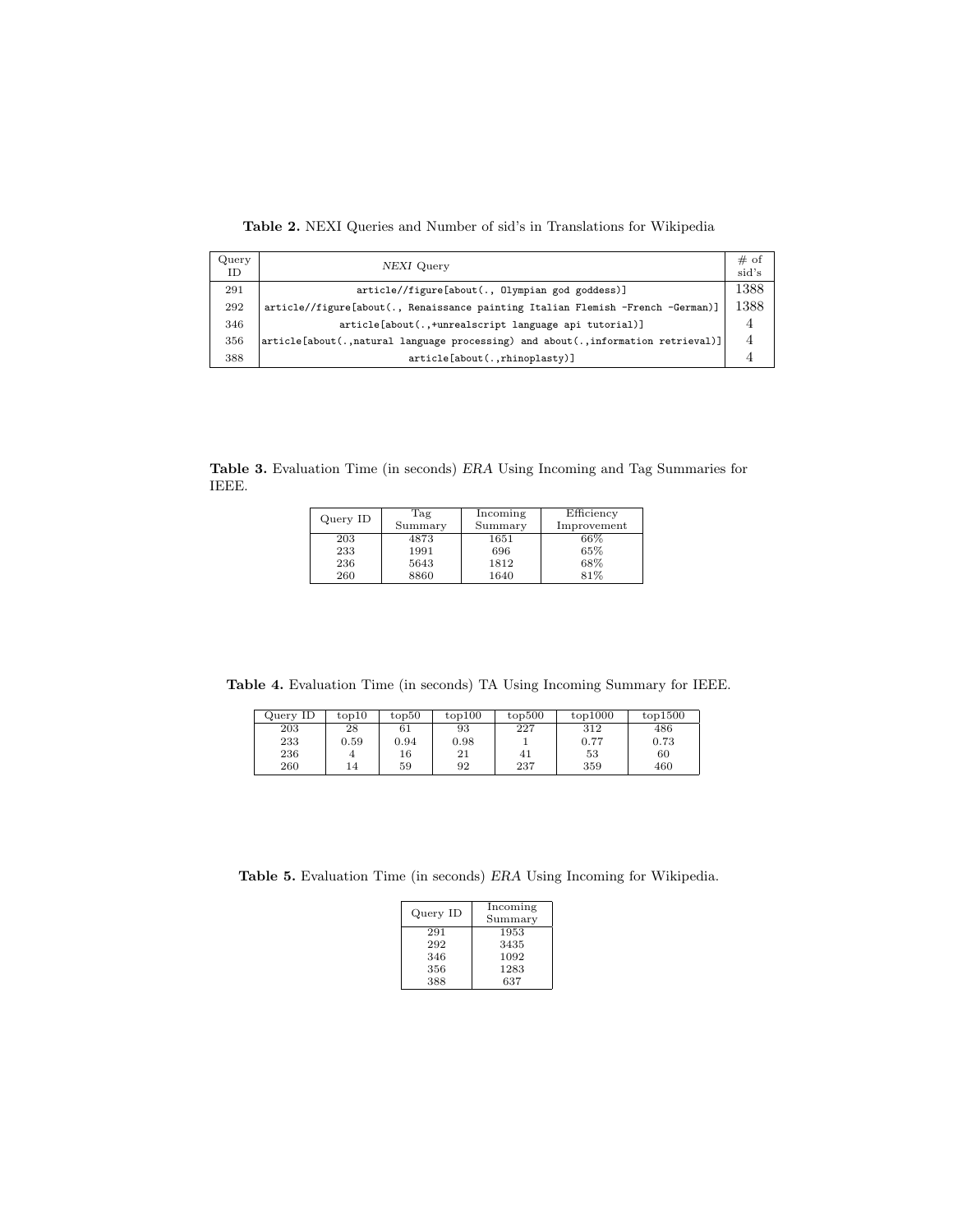The Wikipedia results in Table 5 were generated using incoming summaries with alias. The structure of the summary tree for Wikipedia is significantly larger and more complex than that of the IEEE corpus. The Wikipedia contains about 6 times more sid's than IEEE. The evaluation times for Wikipedia were in the same scale of magnitude as IEEE. The IEEE topics were structurally constrained to article bodies and article sections. Wikipedia queries 291 and 292 were constrained to figures in articles. Wikipedia queries 346, 356 and 388 were structurally constrained to articles. From these results, we conjecture that the factors in determining the running time of queries are the number of sid's considered, the size of the sid summary extents, and, most importantly, the number of matching tokens in the corpus.

Although we evaluated our queries on both the IEEE collection and Wikipedia, we measure the effectiveness of our retrieval techniques only on the IEEE collection. The results are presented in Tables 3 and 4. We compared our results to the results of other INEX participants. This is shown below in Figure 5. We ran the comparisons using the INEX Evaluation Package EvalJ[2]. In this comparison, recall and precision of query results are computed based on ranking performed by humans.



Fig. 5. Comparative of TReX effectiveness among other INEX 2005 participants.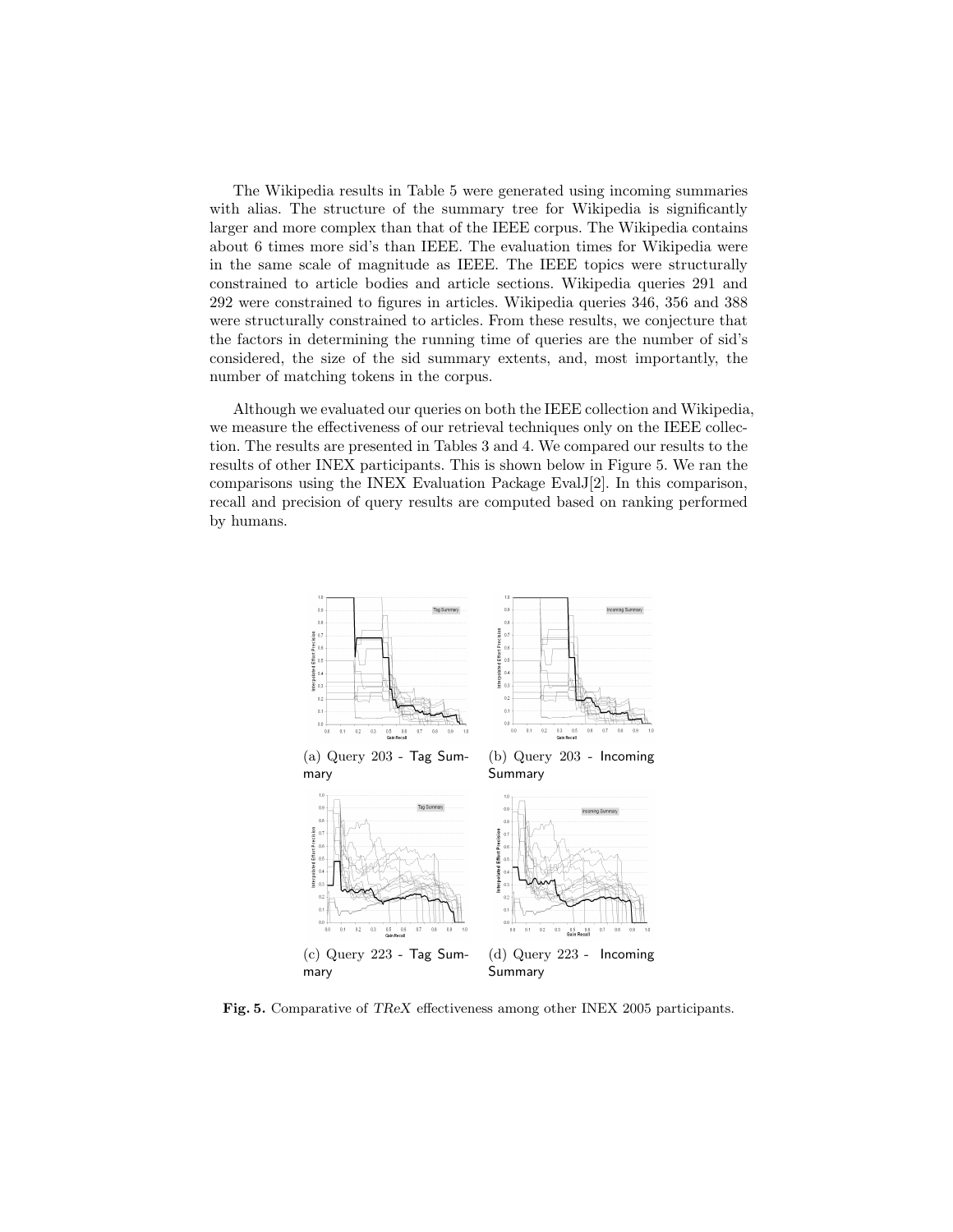Figure 5 shows the comparative effectiveness of two representative queries, Query 203 and Query 223 (listed in Table 1), using the tag summary and the incoming summary. The results of TReX are depicted with a bold line whereas the results of other INEX participants are depicted with light gray lines. Intuitively, each line shows the precision gained, as a function of the recall, for a single system. That is, a line of a system  $S$  going through a point  $(r, p)$  means that for a given k the top-k answers have a recall of r, and the precision of these k answers is p. The graphs in Figure 5 show that the incoming summary provides better results than the tag summary; however, the superiority of the incoming summary is not always the case. Note that, for Query 203, when using the incoming summary, 50% of the elements a human would include in the answer were given the highest scores by TReX, which means that they could be retrieved with  $100\%$ precision. Our tests suggest that the effectiveness of TReX is comparable to, and in many cases better than, the effectiveness of other systems that participated in INEX.

An important conclusion from our experiments is that summaries have a major influence on the efficiency and effectiveness of the system. Specifically, TReX had performed better with incoming summary than with tag summary. One explanation of this is that the tag summary does not take into account the ancestor-descendant relationship among elements, and thus, the partition it provides for the elements is coarser than the partition provided by the incoming summary. This means that every sid represents more elements, and so, more elements need to be processed by ERA. Also, using summaries causes query results to be less accurate because the structural constraints are evaluated in a flexible way that stems from the type of summary employed. We leave the question of how to choose an appropriate summary for future work.

## 6 Conclusion

In this paper we presented  $TReX$ —a system for efficient XML retrieval using summaries. The main contribution of our work is showing how to utilize summaries for a vague interpretation of structural constraints: either when all the answers to a query must be returned or when only the top- $k$  answers are needed. We tested our retrieval algorithm on data and queries from INEX. The tests show that our retrieval method is efficient and effective. Our results provide a new and general perspective to structural evaluation in INEX. The flexibility and efficiency of the approach is coupled with a general framework so XML summaries can be easily incorporated into any XML retrieval system. Future work includes a study of the potential of using summaries for answering queries under a strict interpretation of the structural constraints. It also includes a study of the relationship between exhaustive retrieval and top-k query answering.

## References

1. INEX: Initiative for the evaluation of XML retrieval. http://inex.is.informatik.uni- duisburg.de:2005, 2005.